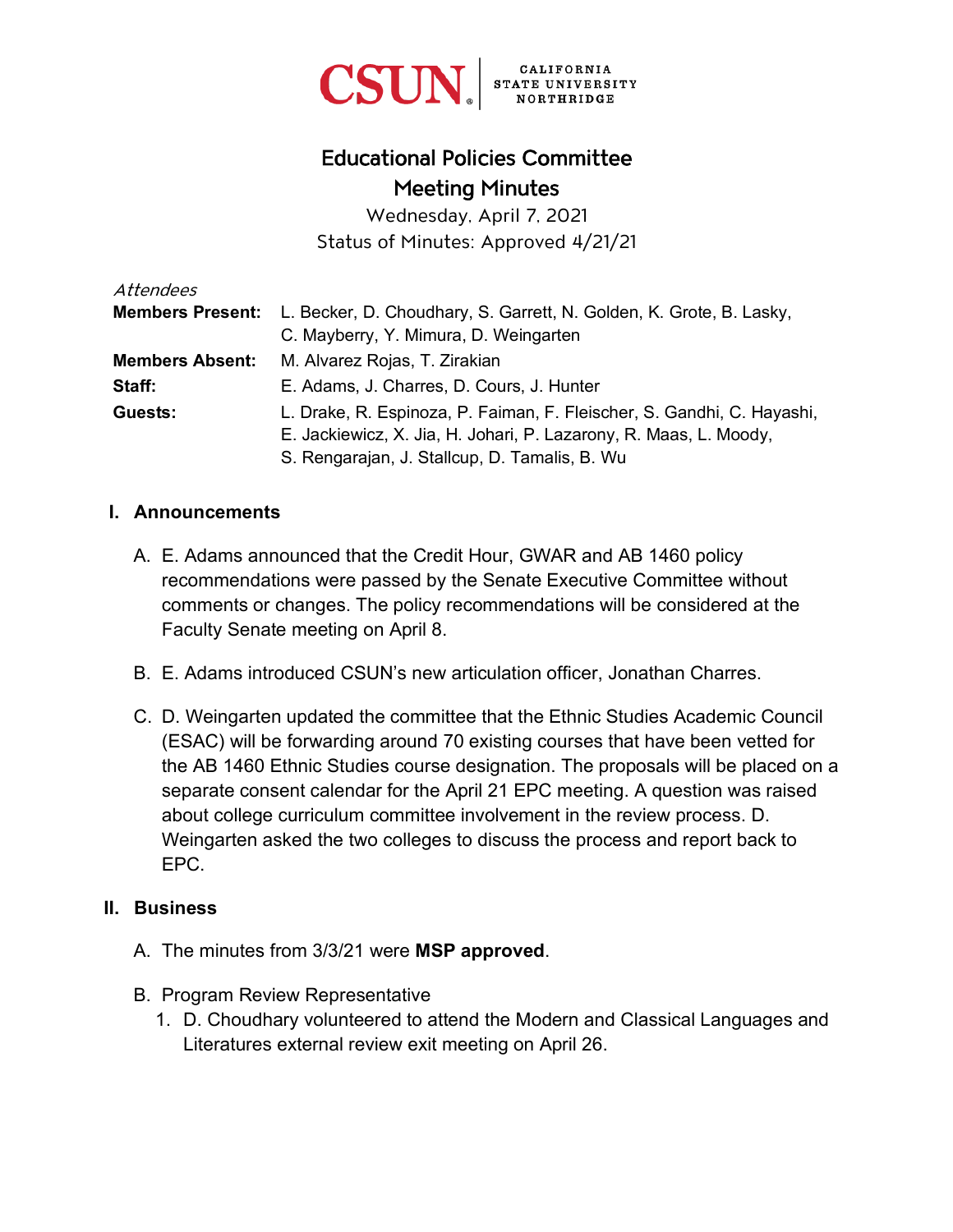- C. L. Becker reported on the Deaf Studies external review exit meeting. Commendations included assessment, student success, graduation rates, improving opportunity gaps, and breadth in the program. Recommendations included concern that six concentrations might create burdens on course scheduling and advising for students, students' desire for experiential credit to test out of certain courses, designating a part time faculty coordinator for consistency, and improvements to room setups conducive to communication in Deaf Studies courses.
- D. College of Social and Behavioral Sciences *Geography and Environmental Studies Course Modification*
	- 1. GEOG 482 Population Geography (3). **MSP approved**. *New Courses*
	- 2. GEOG 375 Environment, Economy, and Development (3). **MSP approved** with revisions to the impact statement and consultations with the Department of Central American and Transborder Studies and the Department of Economics.
	- 3. GEOG 408I/L Geospatial Big Data Analytics and Lab (2/1). **MSP approved**. *Program Modifications*
	- 4. Geography, B.A. General Option. **MSP approved**.
	- 5. Geography, B.A. Geographic Information Systems Option. **MSP approved**. *History*

## *Program Modification*

- 6. History, B.A. Four-Year Integrated (FYI) and Junior-Year Integrated (JYI) options were **MSP approved**. The department was asked to consider adding HIST 389 to the list of courses.
- E. Michael D. Eisner College of Education *The following item was informational and not voted on.*

#### *Secondary Education Program Modification*

- 1. Single Subject Preliminary Credential Integrated Teacher Credential Program. The department was asked to consider adding HIST 389 to the list of courses.
- F. College of Engineering and Computer Science
	- 1. The memo to extend the current GE Section B2 Pattern Modification in 2021-22 and 2022-23 for Electrical Engineering, B.S., Manufacturing Systems Engineering, B.S. and Mechanical Engineering, B.S. was **MSP approved**.
- G. B. Lasky gave an update that the Syllabus Policy subcommittee has been working on various tasks and added information to Box. The subcommittee is considering the issue that many syllabi submitted to EPC do not follow the Syllabus Policy. One idea is to require departments and colleges to use the Syllabus Checklist